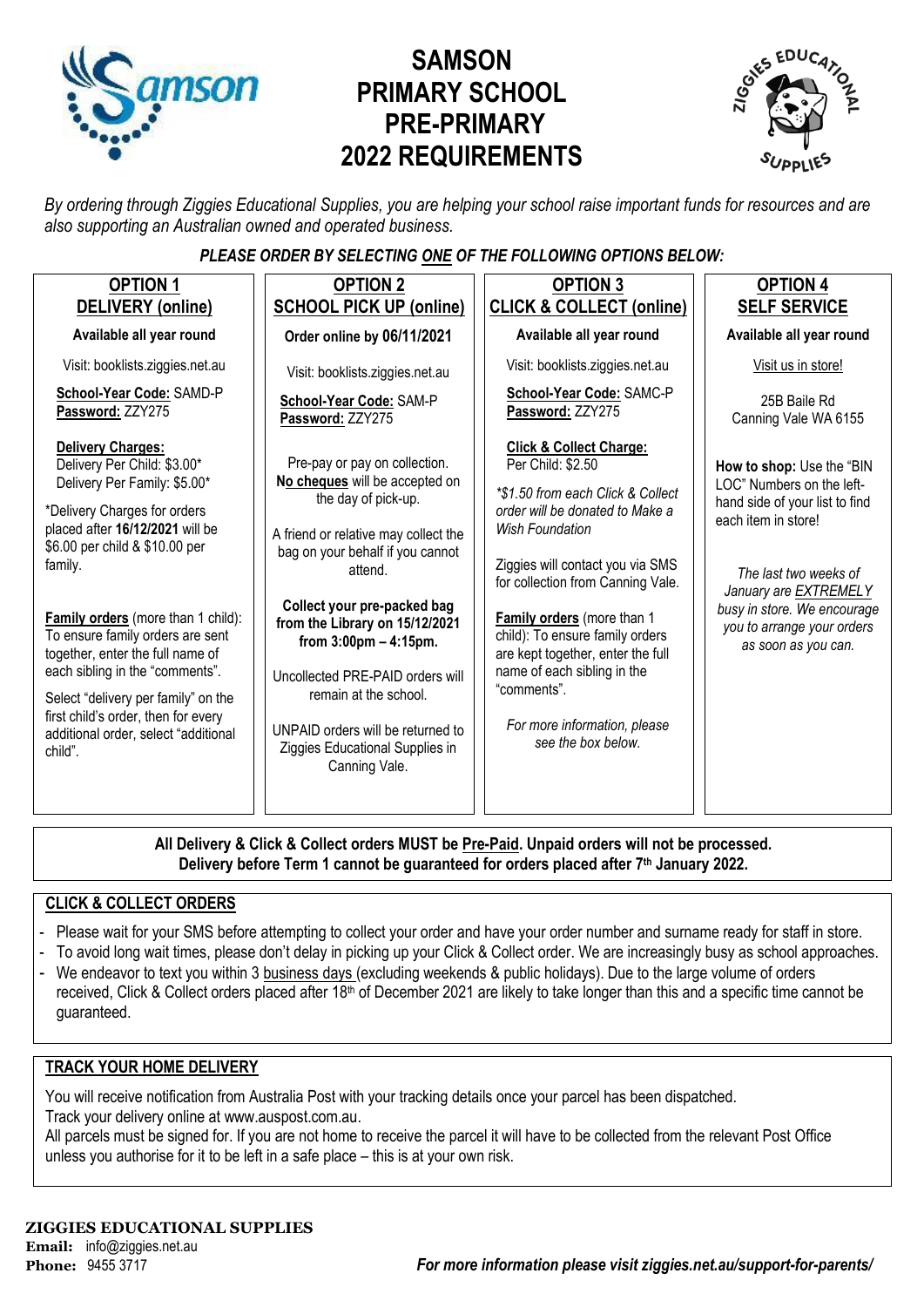

## **MISSING ITEMS**

Please ensure that you open your parcel and check your order as soon as you receive it. If you have any items missing from your pack that are not listed as being on back order, PLEASE NOTIFY US WITHIN 14 DAYS OF RECEIVING your order by emailing info@ziggies.net.au.

*Any claims made after this date will not be accepted.*

## **REFUNDS**

- Refunds will be granted for textbooks/workbooks on your Requirements List that are in **PERFECT** condition up to the **14th February 2022** or **14 days from date of purchase** (whichever is the latter). PERFECT condition = still wrapped in packaging, no name written on, no bent corners, no book covering.
- **NO REFUNDS WILL BE GIVEN FOR DIGITAL PRODUCTS.**
- Ziggies will gladly refund or exchange any items deemed faulty from the manufacturer.
- **NO REFUNDS WILL BE ISSUED FOR ITEMS MARKED WITH A #, THESE ITEMS ARE FIRM SALE.**

**Please note: A refund or exchange cannot be given if the receipt is not presented.**

| <b>Store Trading Hours:</b>                                                                                                                                                                       |                                                                                                                                                  | <b>Store locations:</b>                                                                                                                                |  |  |  |  |
|---------------------------------------------------------------------------------------------------------------------------------------------------------------------------------------------------|--------------------------------------------------------------------------------------------------------------------------------------------------|--------------------------------------------------------------------------------------------------------------------------------------------------------|--|--|--|--|
| Mon - Fri                                                                                                                                                                                         | $9:00am - 5:00pm$                                                                                                                                | 25B Baile Rd<br>❖<br>Canning Vale WA 6155                                                                                                              |  |  |  |  |
| Saturday                                                                                                                                                                                          | $9:00am - 1:00pm$                                                                                                                                |                                                                                                                                                        |  |  |  |  |
| <b>Extended hours:</b><br>Sat 8 <sup>th</sup> Jan<br>Sat 15 <sup>th</sup> Jan                                                                                                                     | $9:00$ am $-3:00$ pm<br>$9:00am - 3:00pm$                                                                                                        | <b>Parking:</b> Please be aware that there is limited parking in the<br>last two weeks of January. Please be respectful of<br>neighbouring businesses. |  |  |  |  |
| Sat 22 <sup>nd</sup> Jan<br>Thurs 27 <sup>th</sup> Jan<br>Fri 28 <sup>th</sup> Jan<br>Sat 29 <sup>th</sup> Jan<br>Sun 30 <sup>th</sup> Jan<br>Mon 31 <sup>st</sup> Jan<br>Sat 5 <sup>th</sup> Feb | $9:00am - 5:00pm$<br>$8:00am - 6:00pm$<br>$8:00am - 6:00pm$<br>$9:00am - 5:00pm$<br>$11:00am - 4:00pm$<br>$8:00am - 6:00pm$<br>$9:00am - 3:00pm$ | To avoid parking issues, we strongly encourage you to visit<br>our store earlier or select the delivery option.                                        |  |  |  |  |
| * Christmas Eve (24th Dec) 9:00am-3:00pm<br>* Closed all public holidays (i.e. Christmas Day,<br>Boxing Day, New Year's Day, Australia Day etc.)                                                  |                                                                                                                                                  |                                                                                                                                                        |  |  |  |  |

### **Covid-19**

Due to the current situation with Covid-19, we will be monitoring and restricting (if necessary) the number of customers in store for the safety of our customers and staff. If you are visiting our stores in the last 2 weeks of January, please be aware that you may need to wait in line to enter our stores for self-service, so please limit the number of family members you bring with you. We highly recommend that you visit before this time. All customers will be required to sign in using the Safe WA App or the manual register.

### **Plastic Bags**

We encourage you to bring re-usable bags into store if doing self-service. Re-usable plastic and fabric bags will be available to purchase if required.

### **Parents to Supply**

2x Boxes of Tissues (200s) 1x Hat (available from P&C Uniform Shop) 1x Library Bag 1x Drink Bottle 2x Hand towels with loop (this will be sent home each day to be washed)

### **ZIGGIES EDUCATIONAL SUPPLIES**

**Email:** info@ziggies.net.au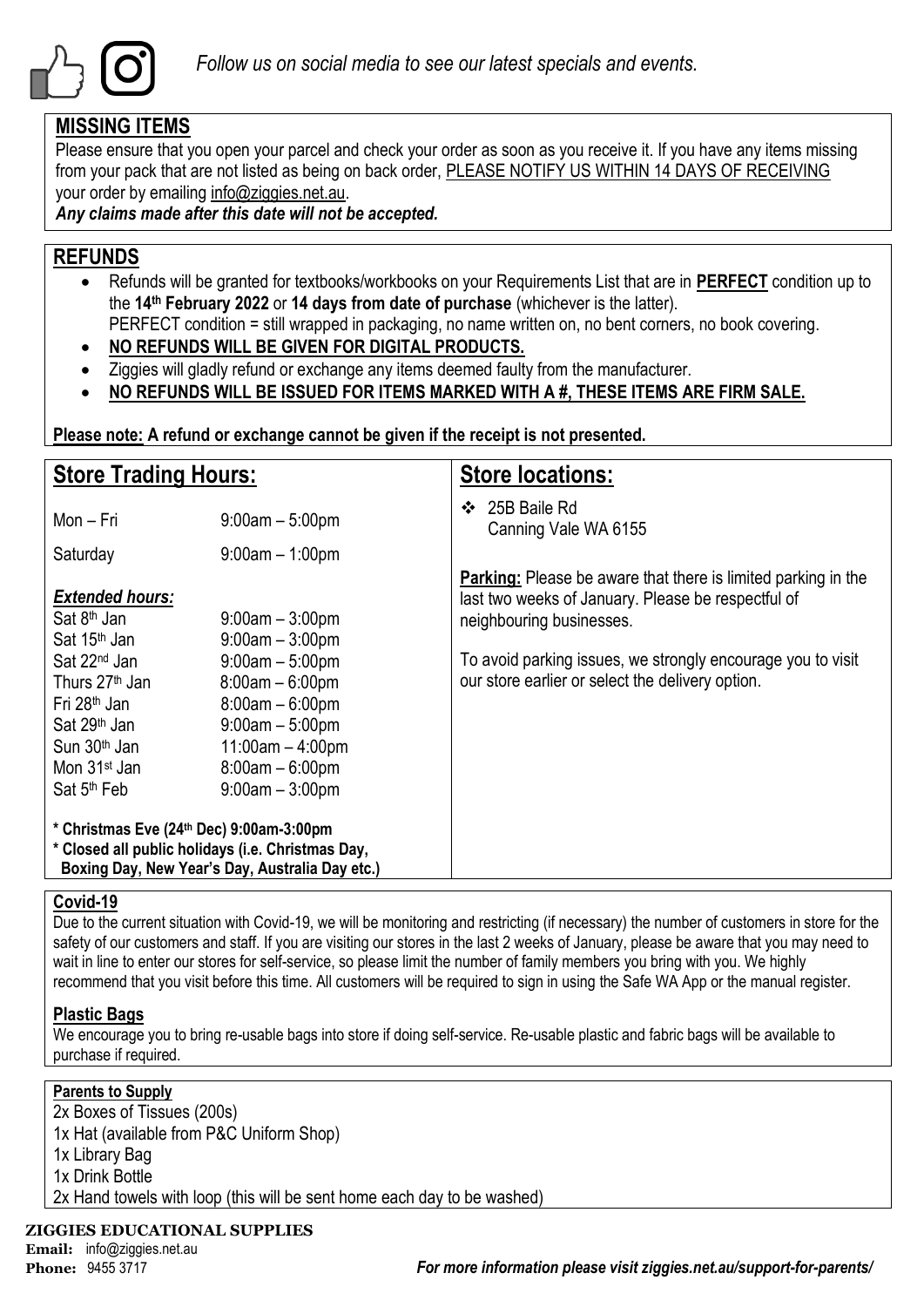## **SAMSON PRIMARY SCHOOL PRE-PRIMARY 2022**

**Student Name:** \_\_\_\_\_\_\_\_\_\_\_\_\_\_\_\_\_\_\_\_\_\_\_\_\_\_\_ **Parent Name: \_\_\_\_\_\_\_\_\_\_\_\_\_\_\_\_\_\_\_\_\_\_\_\_\_\_\_\_\_\_\_\_\_\_\_\_\_\_\_**

**Parent Contact #:**  $\qquad \qquad$  **Email Contact:**  $\qquad \qquad$ 

#### *PLEASE TICK THE ITEMS YOU WISH TO PURCHASE*

| <b>BIN LOC</b> | <b>ITEM</b>                                                        |                | <b>QTY PRICE EA</b> | <b>TOTAL</b> |
|----------------|--------------------------------------------------------------------|----------------|---------------------|--------------|
|                | PERSONAL ITEMS FOR STUDENT USE                                     |                |                     |              |
| 0118           | # Crayons Strand 8                                                 | $\mathbf 1$    | \$5.95              | \$5.95       |
| 0124           | Display Book A3 Marbig 20 Inserts Black With Insert Cover          | $\overline{2}$ | \$9.50              | \$19.00      |
| 0127           | Display Book A4 20 Inserts Clear Front Blue                        | $\mathbf{1}$   | \$1.95              | \$1.95       |
| 0170           | Document Wallet A4 With Button Clear                               | 1              | \$1.35              | \$1.35       |
| 0171           | Document Wallet A4 With Button Green                               | $\overline{2}$ | \$1.35              | \$2.70       |
| 0172           | Document Wallet A4 With Button Purple                              | 1              | \$1.35              | \$1.35       |
| 0173           | Document Wallet A4 With Button Red                                 | $\overline{2}$ | \$1.35              | \$2.70       |
| 0250           | # Glue Stick Artline 40g Purple                                    | 4              | \$2.65              | \$10.60      |
| 0277*          | # Headphones Multimedia Verbatim With Volume Control               | $\mathbf{1}$   | \$13.15             | \$13.15      |
| 0295           | # Marker Artline 70 Black                                          | 3              | \$3.50              | \$10.50      |
| 0319           | # Marker Connector Pens Faber 12                                   | $\overline{2}$ | \$6.40              | \$12.80      |
| 0360           | # Marker Whiteboard Faber Bullet Black                             | 1              | \$2.20              | \$2.20       |
| 0361           | # Marker Whiteboard Faber Bullet Blue                              | $\overline{2}$ | \$2.20              | \$4.40       |
| 0362           | # Marker Whiteboard Faber Bullet Green                             | $\mathbf{1}$   | \$2.20              | \$2.20       |
| 0415           | Pencil Case Name Micador 235x130mm                                 | $\mathbf{1}$   | \$2.35              | \$2.35       |
| 0479           | Pencil Triangular Faber Standard HB                                | 4              | \$0.85              | \$3.40       |
| 0509           | Scissors Maped School 130mm                                        | $\mathbf{1}$   | \$1.85              | \$1.85       |
|                | If your child is left handed, please select the scissors below     |                |                     |              |
| 0514           | Scissors Celco 135mm Left Handed Green Handle                      | $\mathbf 0$    | \$1.85              | \$0.00       |
| 0525           | Scrap Book Megasaurus 335x240mm 64 Page                            |                | \$2.10              | \$2.10       |
| 0548           | Tape Masking Sellotape 24mm x 50M                                  | $\mathbf 1$    | \$3.95              | \$3.95       |
| 1190*          | Pencil Coloured Micador FSC Jumbo Triangular 12                    | $\overline{2}$ | \$10.15             | \$20.30      |
| 1216*          | Photocopy Paper Reflex A4 80gsm White (supplied in bulk to school) | $\mathbf{1}$   | \$6.95              | \$6.95       |
| 1263*          | Whiteboard Eraser Stat Magnetic Mini                               | 1              | \$1.25              | \$1.25       |
| 1265*          | Whiteboard Magnetic 25cm x 30cm                                    | $\mathbf{1}$   | \$9.70              | \$9.70       |
| С              | Samson PS Book Fee (My Story Book & My Alphabet Scrapbook NSW)     | 1              | \$16.30             | \$16.30      |
|                | <b>SUBTOTAL</b>                                                    |                |                     | \$159.00     |

#### **PLEASE TICK IF ALL OF THE ITEMS ABOVE TO BE PURCHASED**

| $\mathsf{C}$ | Samson Primary Contribution Per Child        |  | \$60.00 | \$60.00 |
|--------------|----------------------------------------------|--|---------|---------|
|              | Samson Primary P&C Contribution (Per Family) |  | \$50.00 | \$50.00 |

#### **PARENTS TO SUPPLY GRAND TOTAL: \$**

2x Boxes of Tissues (200s)

1x Hat (available from P&C Uniform Shop)

1x Library Bag

1x Drink Bottle

2x Hand towels with loop (this will be sent home each day to be washed)

**PLEASE LABEL ALL ITEMS WITH YOUR CHILD'S NAME AND SEND THE WHOLE ORDER TO SCHOOL.**

#### **\*\* FOR HEALTH & SAFETY PURPOSES, SCHOOL STATIONERY AND SUPPLIES WILL NO LONGER BE SHARED BETWEEN STUDENTS.**

*PLEASE TURN OVER FOR PAYMENT DETAILS*